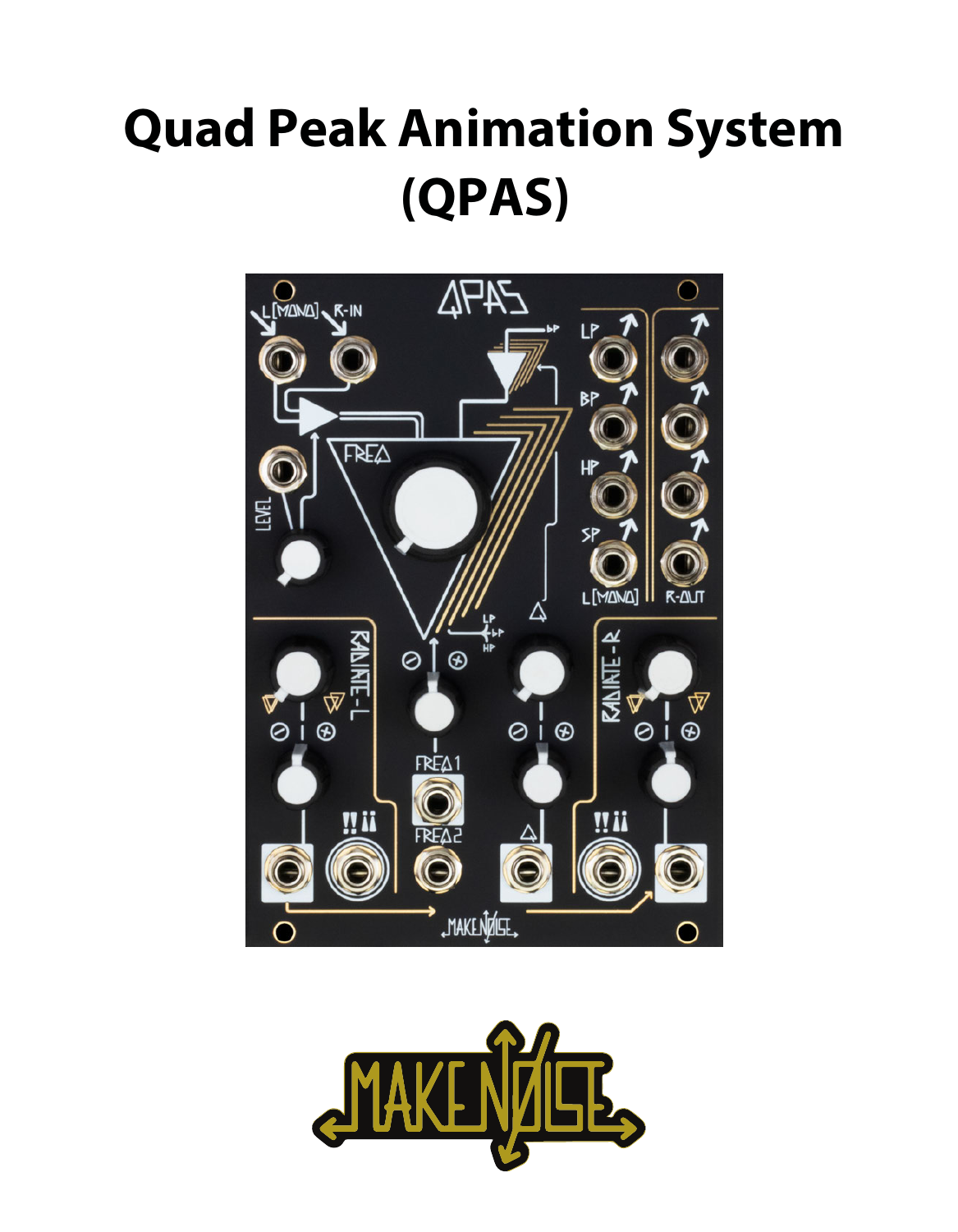## **QPAS**

- 3 FCC
- Limited Warranty 345678
- 5 Installation
- 6 Introduction
- 7 Filter Basics
- Panel Controls and Inputs/Outputs
- 10 Understanding the QPAS
- 11 Stereo and Mono Use
- 12 Patch Ideas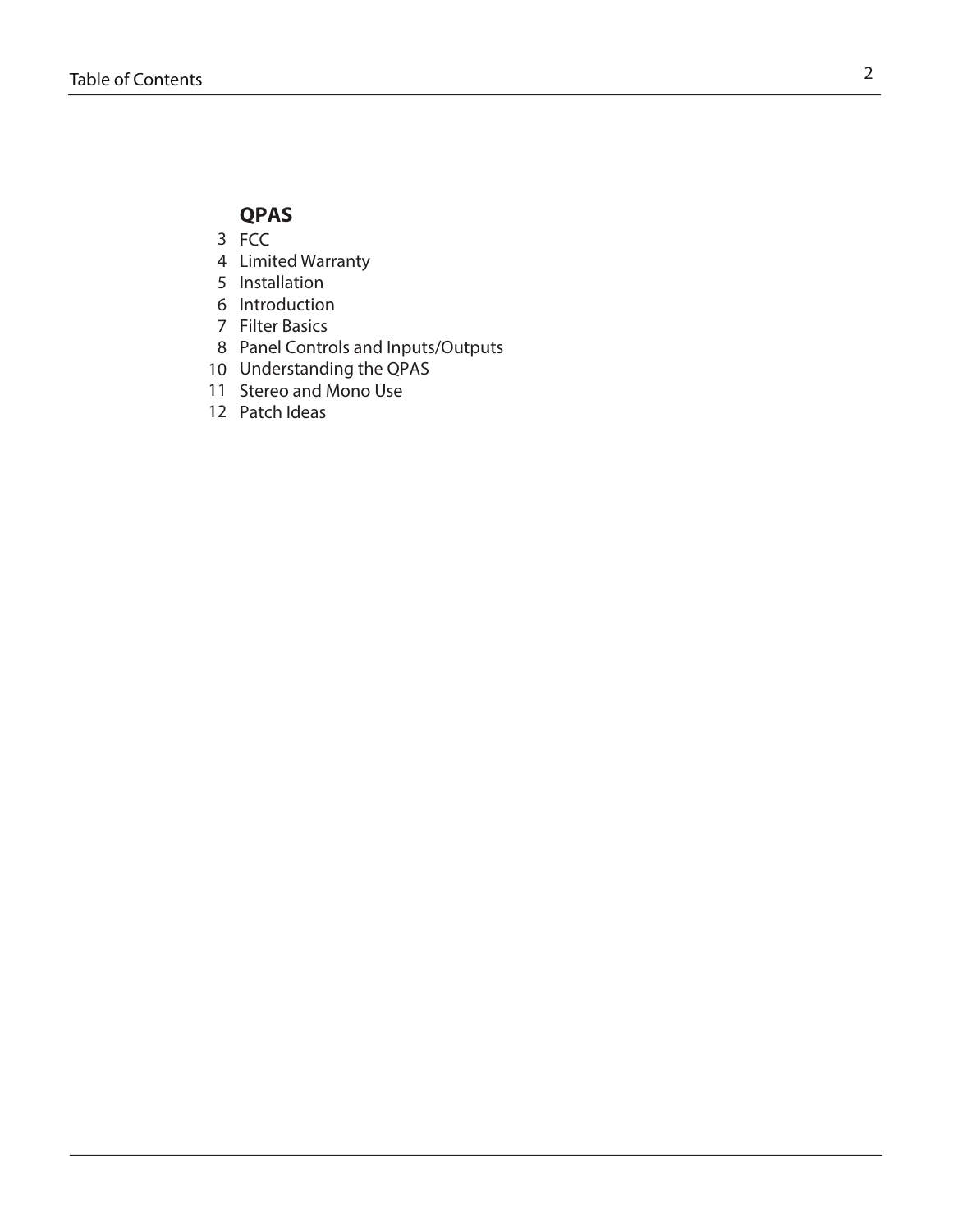

# $C<sub>6</sub>$

This device complies with Part 15 of the FCC Rules. Operation is subject to the following two conditions: (1) this device may not cause harmful interference, and (2) this device must accept any interference received, including interference that may cause undesired operation.

Changes / modifications not approved by the Make Noise Co. could void the user's authority to operate the equipment.

This equipment has been tested and found to comply with the limits for a Class A digital device, pursuant to part 15 of the FCC Rules. These limits are designed to provide reasonable protection against harmful interference when the equipment is operated in a commercial environment. This equipment generates, uses, and can radiate radio frequency energy and, if not installed and used in accordance with the instruction manual, may cause harmful interference to radio communications.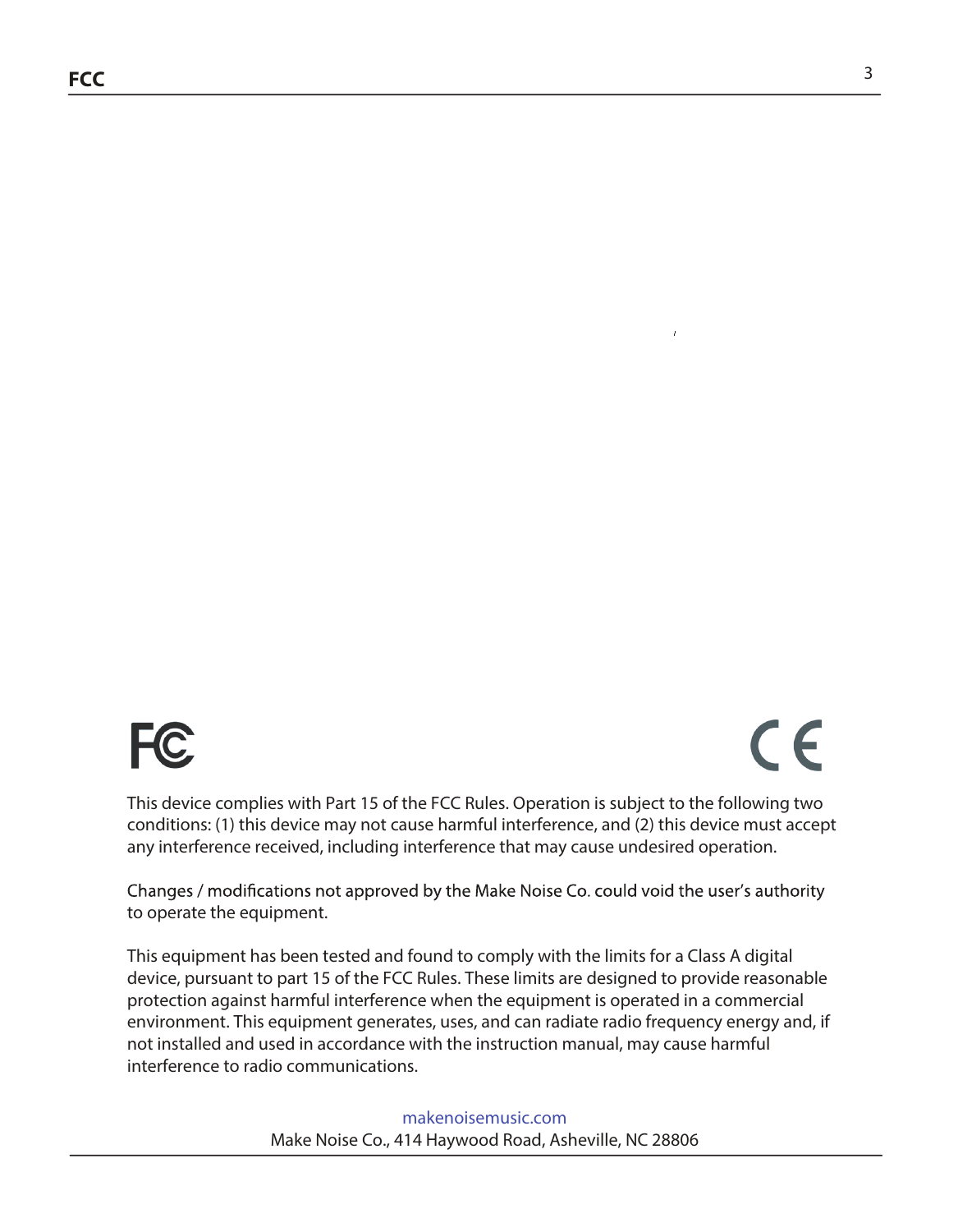## **Limited Warranty** 4

Make Noise warrants this product to be free of defects in materials or construction for a period of one year from the date of purchase (proof of purchase/invoice required).

Malfunction resulting from wrong power supply voltages, backwards or reversed eurorack bus board cable connection, abuse of the product, removing knobs, changing face plates, or any other causes determined by Make Noise to be the fault of the user are not covered by this warranty, and normal service rates will apply.

During the warranty period, any defective products will be repaired or replaced, at the option of Make Noise, on a return-to-Make Noise basis with the customer paying the transit cost to Make Noise.

Make Noise implies and accepts no responsibility for harm to person or apparatus caused through operation of this product.

Please contact technical@makenoisemusic.com with any questions, Return To Manufacturer Authorization, or any needs & comments.

http://www.makenoisemusic.com



**About This Manual:** Written by Walker Farrell and Tony Rolando

**QPAS Hardware Design:** Tony Rolando

Special Thanks to the Beta Testers!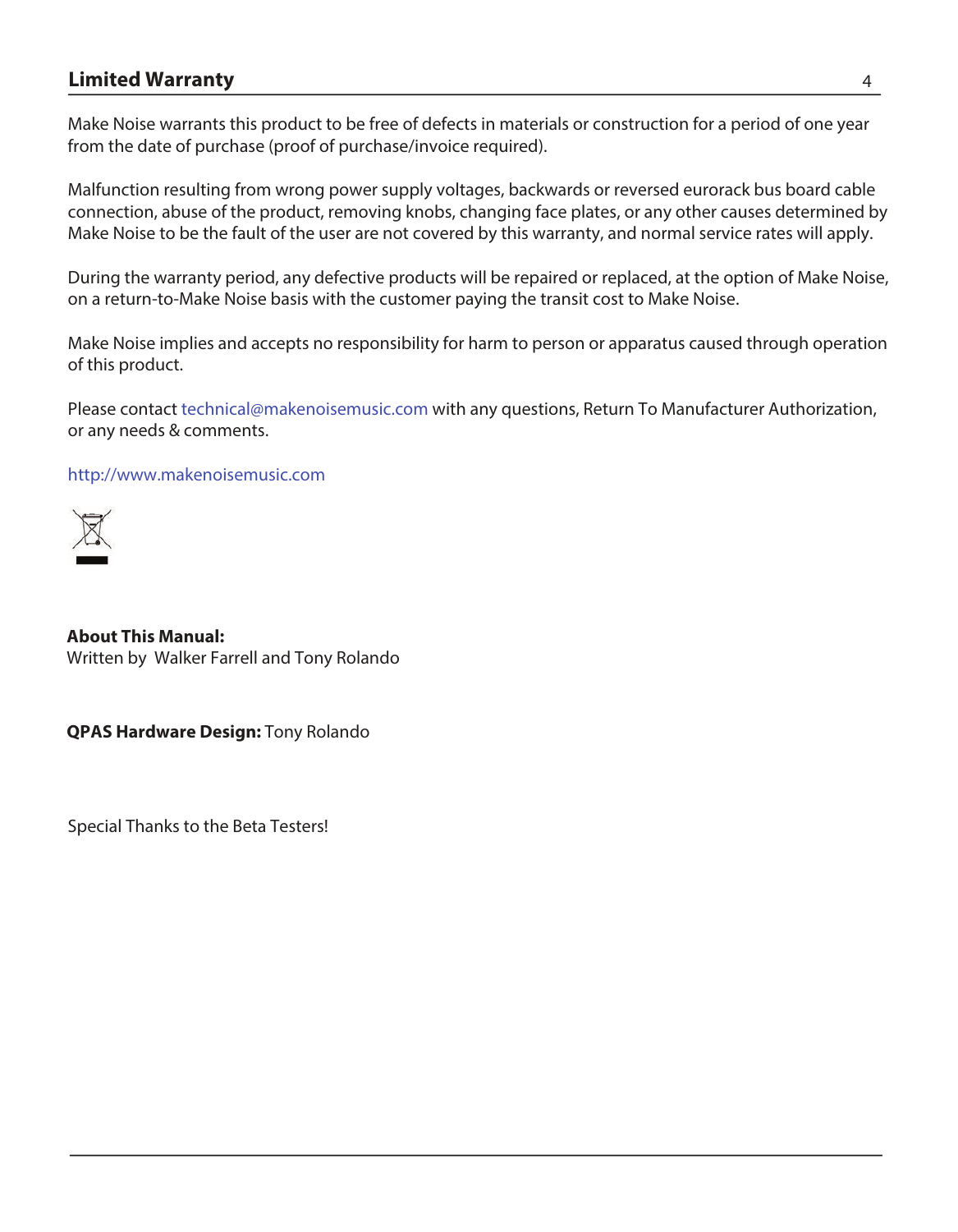## **Electrocution hazard!**

Always turn the Eurorack case off and unplug the power cord before plugging or unplugging any Eurorack bus board connection cable. **Do not touch any electrical terminals when attaching any Eurorack bus board cable.** 

The Make Noise QPAS is an electronic music module requiring 166mA of +12VDC and 190mA of -12VDC regulated voltage and a properly formatted distribution receptacle to operate. It is designed to be used within the Eurorack format modular synthesizer system.

Go to http://www.makenoisemusic.com/ for examples of Eurorack Systems and Cases.

To install, fnd necessary space in your Eurorack synthesizer case, confrm proper installation of included eurorack bus board connector cable on backside of module (see picture below), plug the bus board connector cable into the Eurorack style bus board, minding the polarity so that the RED stripe on the cable is oriented to the NEGATIVE 12 Volt line on both the module and the bus board. On the Make Noise 6U or 3U Busboard, the NEGATIVE 12 Volt line is indicated by the white stripe.



**Please refer to your case manufacturers' specifcations for location of the Negative supply.**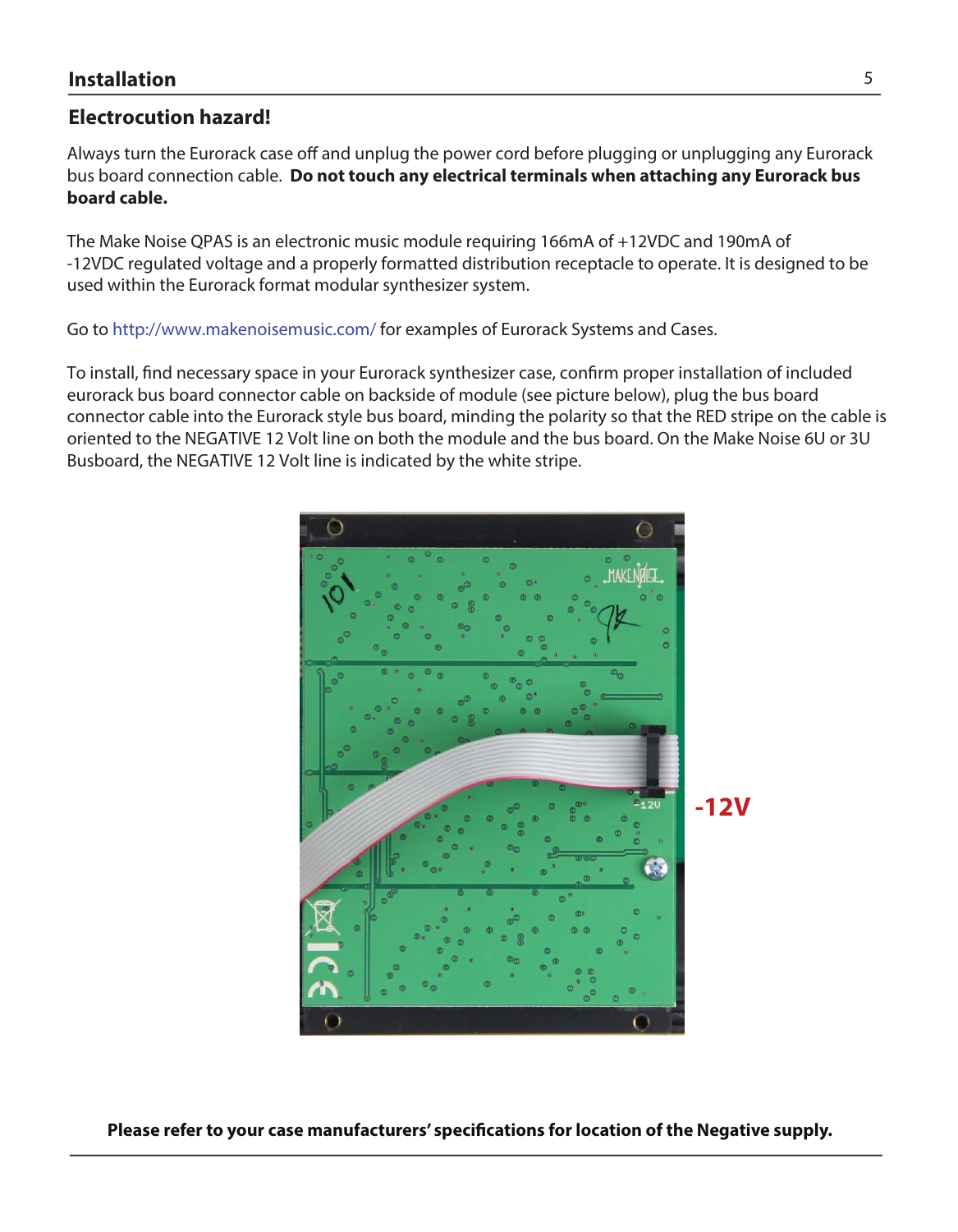## **Production** the contract of the contract of the contract of the contract of the contract of the contract of the contract of the contract of the contract of the contract of the contract of the contract of the contract of t

The Quad Peak Animation System (QPAS) is a stereo multimode filter module, utilizing four filter cores for dynamic animation of resonant peaks. Stereo pairs for Low Pass, High Pass, Band Pass, and a new filter type called "Smile Pass", are all available simultaneously. Each stereo pair consists of two outputs, each of which consists of two peaks. The four peaks share a single cutoff parameter, as well as a single Q ("resonance") parameter.

Two Radiate controls, one for each pair of cores, further modulate the various cutoff peaks' distance from each other and from the "main" cutoff frequency, providing animation and increasing the depth of the sound. There is also an exponential VCA on the input, with a combo pot.

The !!; inputs are clock, gate or audio rate modulation inputs that reward experimentation, affecting nearly all parts of the circuit. Each !!; input affects two of the peaks, one per pair.

All continuous controls on the QPAS are paired with control voltage inputs for full integration into a modular synthesizer.

The QPAS also features several jack normalizations to ease patching and increase flexibility:

The inputs are normalized to work as mono or stereo. For example, patching only to the left input sends the same signal to all four cores and thus makes stereo outputs available from a mono input.

The outputs (with the exception of Smile Pass) are similarly normalled: patching out of only the Left output will put all four peaks in the Left output, and patching out of the Right output splits the four peaks into two pairs. When combined with the input normalizations, this makes either mono or stereo outputs available from either mono or stereo inputs, maximizing I/O flexibility within your modular synthesizer.

The Radiate controls' CV inputs are normalled together for easy chained modulation in the same or opposite directions using the attenuvertors.

The QPAS is a 100% analog filter for musical applications and is not suitable for laboratory use.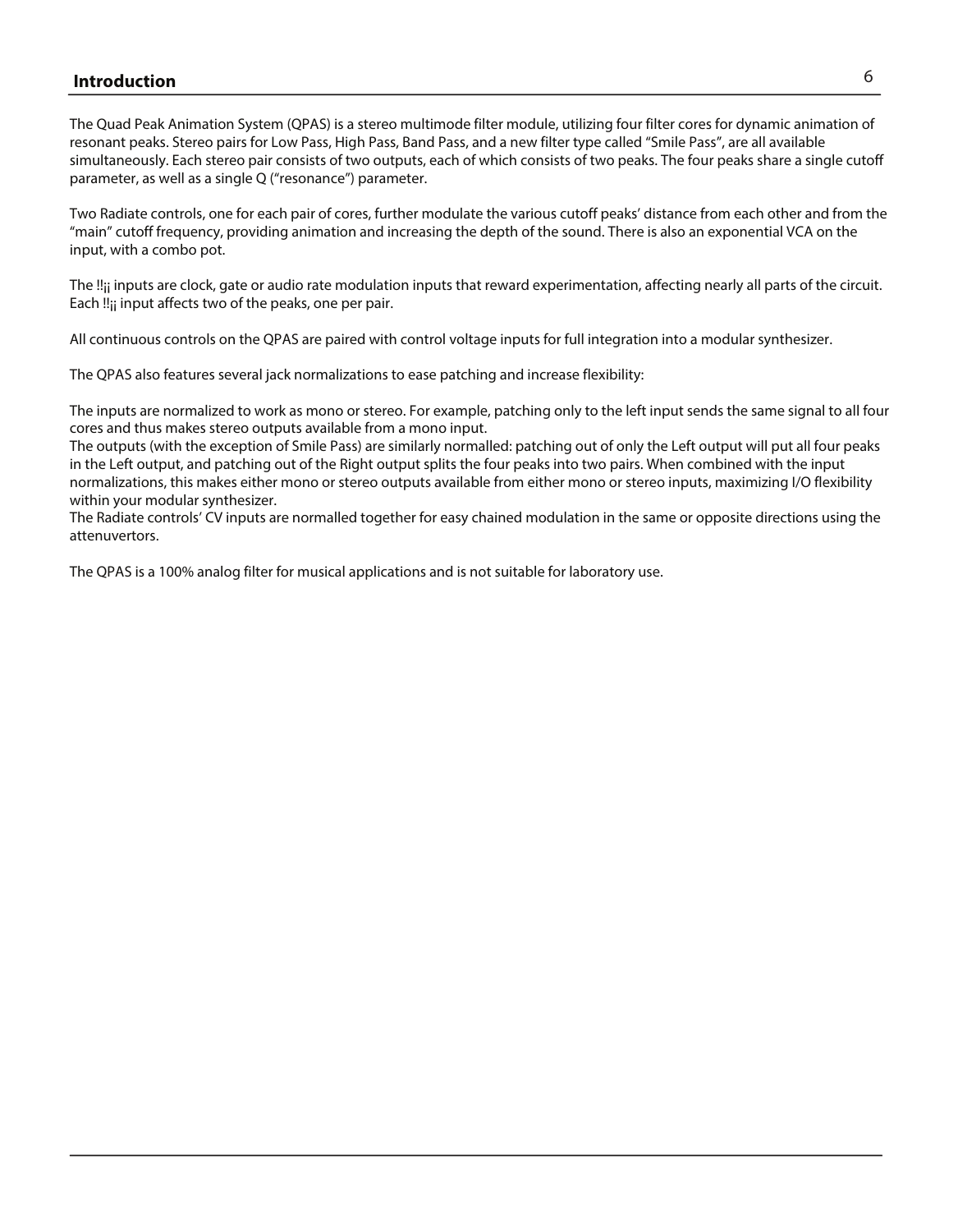### **Filter Basics** 7

There are many different types of filters. The most commonly used filters in synthesizers are Low Pass, High Pass and Band Pass.

In musical terms, a filter removes harmonic content from the signal making it sound different. A Low Pass filter lets frequencies below the cut-off frequency pass through while all others are weakened by attenuation. The result is a duller sound as the cut-off frequency is lowered, and brighter as the cut-off frequency is raised. A High-Pass filter lets frequencies higher than the cut-off frequency pass through while all others are weakened. This results in the sound becoming thinner as the Cut-Off Frequency is increased, and fuller as the Cut-off is lowered. A Band-Pass filter lets frequencies near the Cut-Off frequency pass through (both above and below), while all others are weakened. This results in the sound occupying only a particular narrow part of the frequency spectrum.

Although these changes start to occur at the cut-off frequency, it is not a severe operation! There is a transition from amplification to complete attenuation of the frequency beyond the cut-off point. This transition is called a "Slope." The Slope represents the steepness of the frequency response curve at the filter's cut-off frequency. In the case of filters for musical synthesis applications, slopes of 12 and 24db/Octave are most common. The QPAS filters have a Slope of 12db/Octave.

In synthesizer filters there is typically a feedback path that allows the Q-Factor of the circuit to be adjusted. Increasing the gain of this feedback path results in ringing oscillations at the cut-off frequency known as Resonance. Resonance is what makes a synthesizer filter growl!

The QPAS has Low-Pass, High-Pass, and Band-Pass filter circuits. There is also an additional filter type, nicknamed Smile Pass. The Smile Pass topology changes depending on the cutoff frequency, resulting in relatively constant output amplitude regardless of cutoff (unlike the Low-Pass and High-Pass, which let relatively little through at one extreme and which let nearly everything through at the other).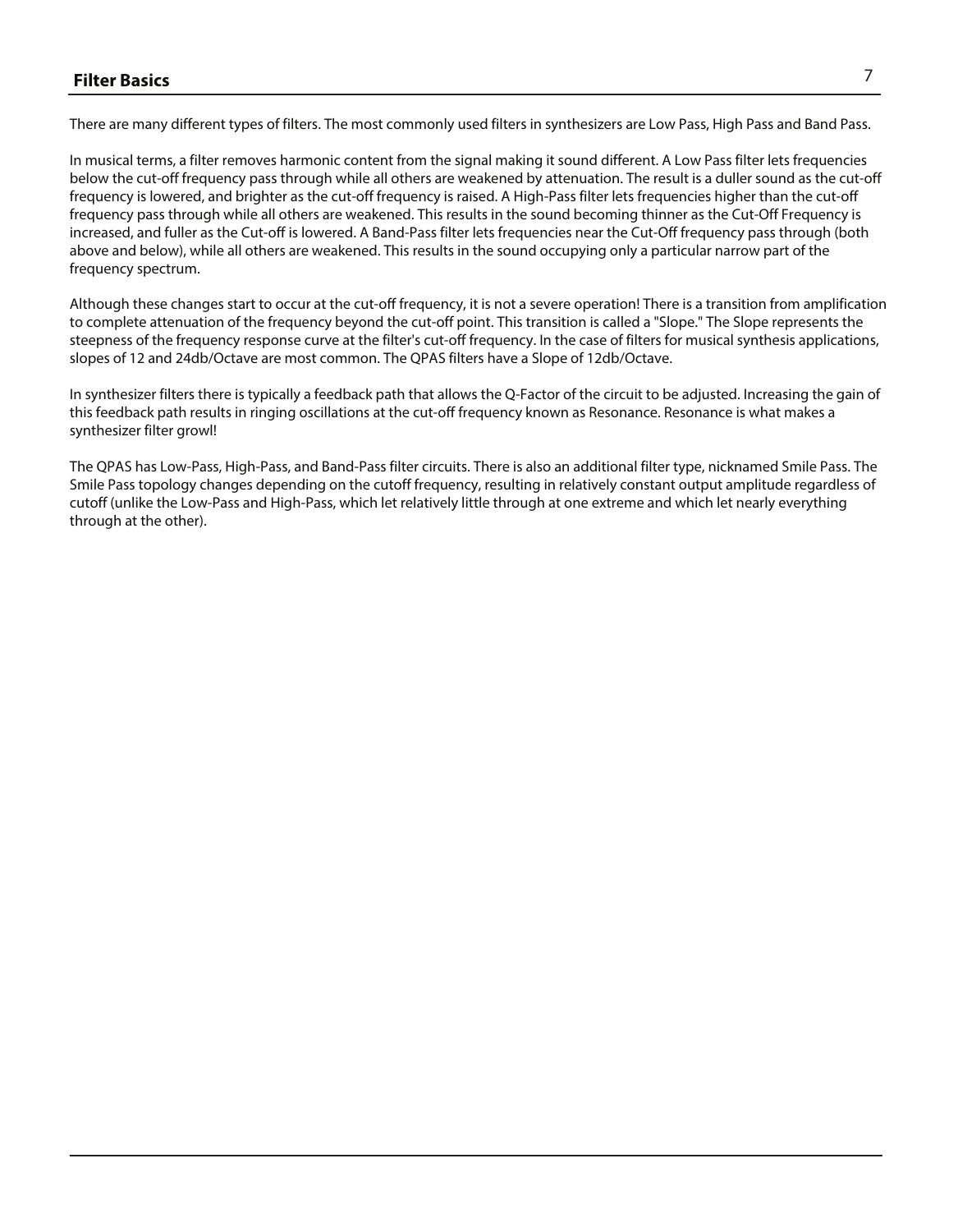

### **QPAS Panel Controls and Inputs/Outputs**

- 1. L(Mono) Input. Signal to be filtered by Left cores of QPAS. Modular level audio.
- 2. R Input. Signal to be filtered by Left cores of QPAS. Modular level audio. Normalled to L(Mono) Input.
- 3. LP Left Output. Left Cores' Low Pass Filter Output.
- 4. LP Right Output. Right Cores' Low Pass Filter Output. Normalled to LP Left Output.
- 5. BP Left Output. Left Cores' Band Pass Filter Output.
- 6. BP Right Output. Left Cores' Band Pass Filter Output. Normalled to BP Left Output.
- 7. HP Left Output. Left Cores' High Pass Filter Output.
- 8. HP Right Output. Right Cores' High Pass Filter Output. Normalled to HP Left Output.
- 9. SP Left Output. Left Cores' Smile Pass Filter Output. Note: SP Outputs are Stereo Only.
- 10.SP Right Output. Right Cores' Smile Pass Filter Output. Note: SP Outputs are Stereo Only.
- 11.Level CV Input. CV for Level control (internal VCA).
- 12.Level Combo Pot. Controls level of incoming signal to be filtered. Acts as attenuator for Level CV Input when patched.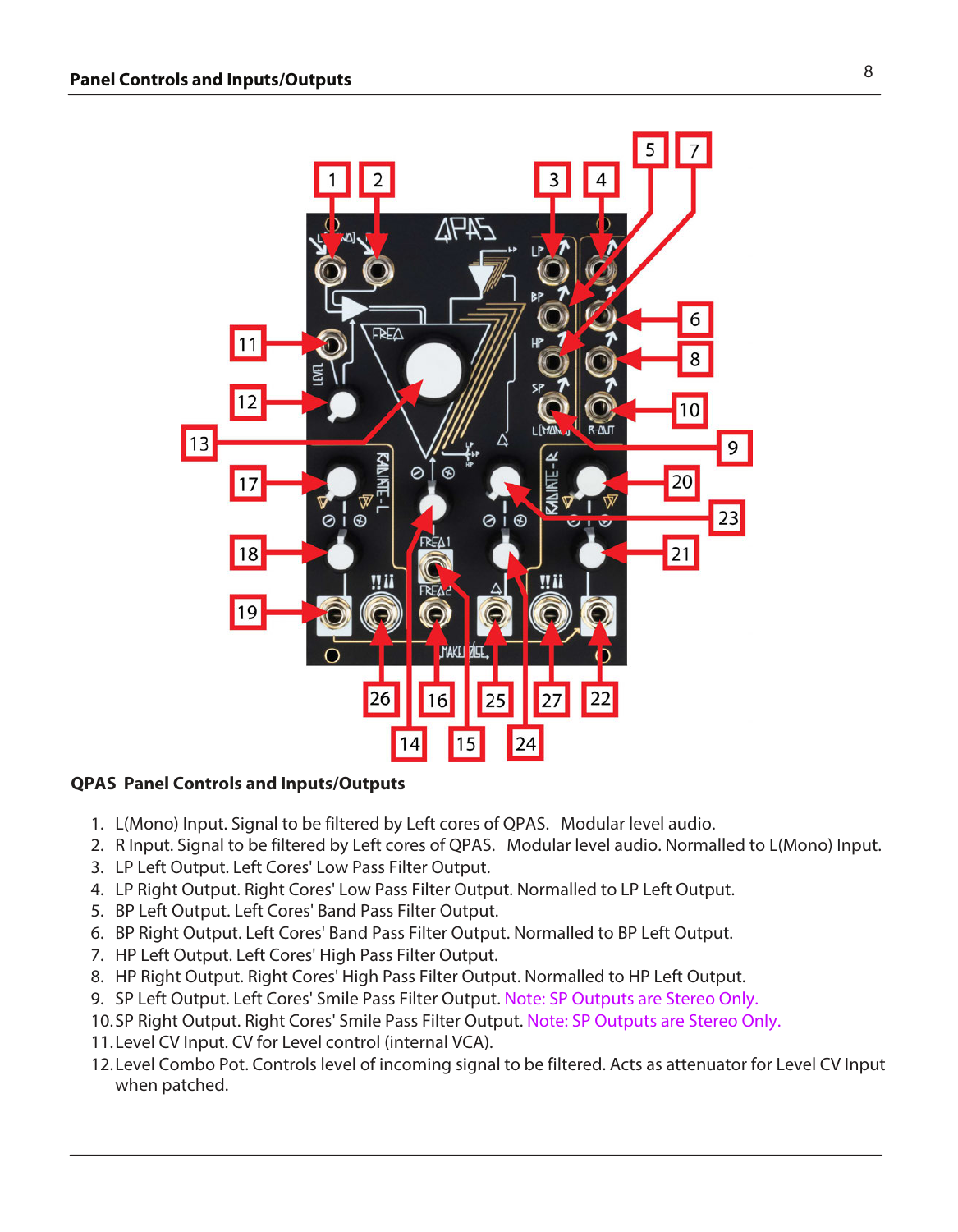

#### **QPAS Panel Controls and Inputs/Outputs**

- 13. Frequency Panel Control. Sets cutoff frequency of all four filter cores.
- 14. Frequency CV Input Attenuverter. Sets depth and polarity of modulation at FREQ1 CV Input.
- 15. FREQ1 CV Input. CV Input for Frequency.
- 16. FREQ2 CV Input. CV Input for Frequency (un-attenuated).
- 17.Radiate-L Panel Control. Sets value of Radiate for Left Cores.
- 18. Radiate-L CV Input Attenuverter. Sets depth and polarity of modulation at Radiate-L Input.
- 19. Radiate-L CV Input. CV Input for Radiate-L.
- 20. Radiate-R Panel Control. Sets value of Radiate for Right Cores.
- 21. Radiate-R CV Input Attenuverter. Sets depth and polarity of modulation at Radiate-L Input.
- 22. Radiate-R CV Input. CV Input for Radiate-R. Normalled to Radiate-L CV Input.
- 23. Q Panel Control. Sets Resonance/Peak level for all four filter cores.
- 24. Q CV Input Attenuverter. Sets depth and polarity of modulation at Q CV input.
- 25. Q CV Input. CV Input for Q.
- 26 & 27. !! $_{ii}$  Inputs. Gate or Audio Inputs for modulating many parts of the circuit.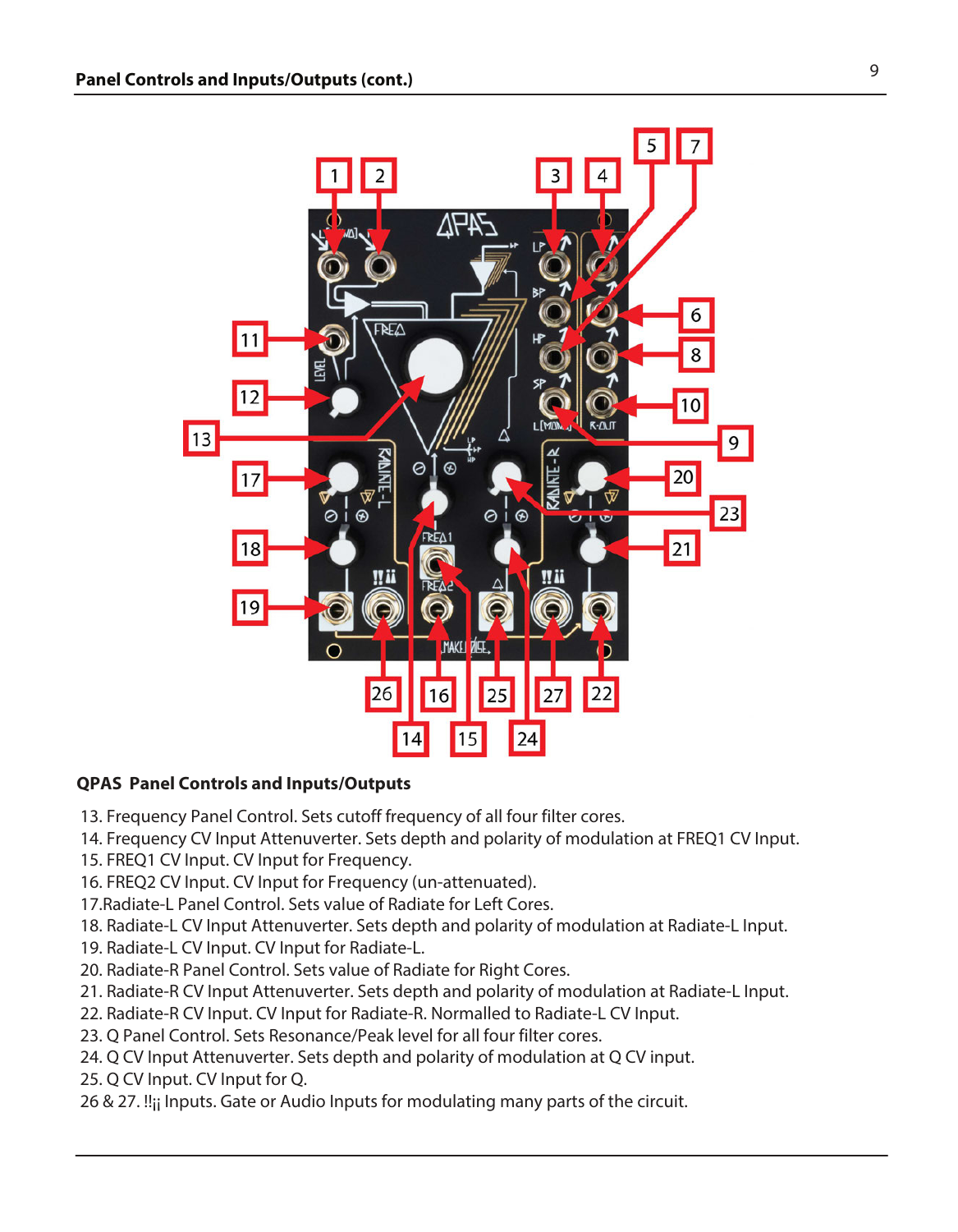#### **FREQ and RADIATE**

The QPAS uses a single cutoff frequency control (FREQ) for all four of the filter peaks for all four of the filter types. This control sets the base cutoff frequency for all peaks. However, each peak's cutoff frequency is further affected by the Radiate controls. Each Radiate control spreads two of the four peaks relative to the setting of FREQ. Because each pair of peaks is routed to a different side of the stereo output for each filter type, the two Radiate controls are named Radiate-L and Radiate-R, and modulation of both creates stereo animation for any signal. The Radiate controls have independent CV inputs and attenuverters, but for ease of related modulation the Left Radiate CV input is normalled to the Right Radiate CV input. This means that patching a modulation source only to the Left Radiate CV input results in modulation of both Radiate controls, with modulation depth and direction set by the respective attenuverters. Setting both panel controls and attenuverters to the same settings will result in both pairs being modulated in the same fashion. Inverting the modulation on one of the attenuverters will have a different but still related result.

#### **Q**

The QPAS uses a single Q control for all four of the filter peaks for all four of the filter types. This control feeds the Band Pass outputs back into the filters' inputs, setting the "height" of the four peaks, in other words the amplitude of those frequencies near their cutoff frequencies. At lower settings the peaks will tend to be "rounded" rather than "sharp", and manipulating the other controls of the QPAS will result in subtle sound sculpting. At higher settings, the peaks will become more apparent, and modulation of the Radiate parameters more audible and dramatic. The highest settings can increase intensity significantly, especially when the cutoff frequencies approach frequencies that are already strong in the input signals. As somebody once said: "Pump up the resonance for a more pronounced sound."

#### **The Smile Pass Outputs**

The Smile Pass outputs have an unusual filter response in which the filters change topology depending on the cutoff frequencies. Smile Pass is designed to create output signals of relatively equal amplitude regardless of cutoff frequency. It is especially useful for more subtle filtering effects.

Note: To avoid phase cancellation in this complex filter type, the stereo outputs are not normalled for mono use.

#### **Level**

The QPAS signal inputs share a Level control with CV input and combo pot. This section functions as a VCA for the inputs, and in many cases could be used instead of a dedicated VCA module. Unlike the traditional post filter VCA (VCF->VCA), this VCA is Pre-Filter (VCA->VCF). This allows the QPAS character to be more accentuated, as it is not being attenuated by a VCA. However, it is still possible to achieve discrete notes when feeding a non-dynamic signal (such as the output of a VCO) into the QPAS. The VCA's response is Exponential, meaning that typical exponential enveloping can be created with linear functions patched the VCA. Driving it with an exponential function (from MATHS, for example) will result in a hyper-exponential response: very short, snappy VCA action!

The LEVEL control can also be used to adjust input drive. With higher Q settings, lower input levels will result in resonance that can be more powerful than the input level. The LEVEL control can be used to set this balance.

#### **!!¡¡**

The !!¡¡ inputs provide an additional modulation destination. They respond to nearly any clock, gate or audio rate signal and have an effect on most elements of the QPAS circuit. They may be used to occasionally excite and accent, or to continuously increase harmonics amongst other things.

#### **Pinging**

The QPAS is "pingable", meaning that patching a trigger to an input with higher Q setting will result in the filters momentarily opening at their cutoff frequencies with a pleasant decay. While sending a series of triggers to the input(s), try sequencing FREQ for a pseudo-melodic sequence. Modulating FREQ with an audio rate signal such as a VCO sine wave will result in sounds reminiscent of classic low-pass gate pings. The QPAS is Direct Coupled.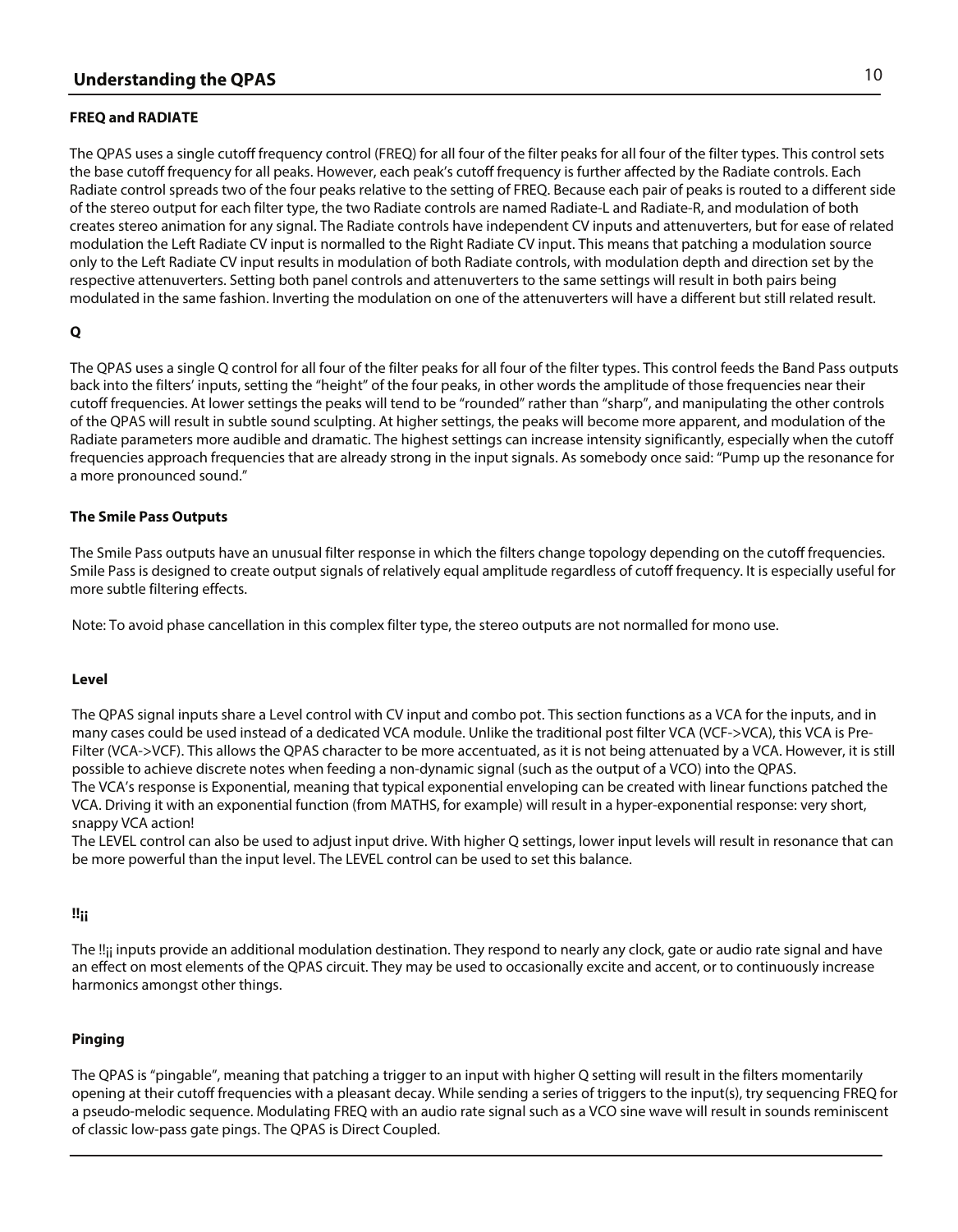# <sup>11</sup> **Stereo and Mono Use**

The QPAS is set up for easy patching of Mono-to-Mono, Mono-to-Stereo, Stereo-to-Mono, or Stereo-to-Stereo.

For Mono to Mono, simply use the Left Input, and the Left Output of your selected filter type. The input will be passed through all four filter cores, and the Left output will contain the mix of all four peaks. (Note: the Smile Pass outputs cannot be used for this patch.)

For Mono to Stereo, use the Left Input, and both Left and Right Outputs of any filter type. The mono signal will be passed through all four filter cores, and two peaks will appear in each of the outputs. (The Radiate controls each control only one output per stereo pair.)

For Stereo to Mono, patch the left and right sides of a stereo signal to the Left and Right Inputs, but take only the Left Output of your selected filter type. Both sides of the Stereo signal will be present in the mono mix of all four cores. (Note: the Smile Pass outputs cannot be used for this patch.)

For Stereo to Stereo, patch the left and right sides of a stereo signal to the Left and Right Inputs, and take both outputs from your selected filter type. (The Radiate controls each control only one output per stereo pair.) This patch can also be used for Dual Mono, where each side of the QPAS filters a different signal.